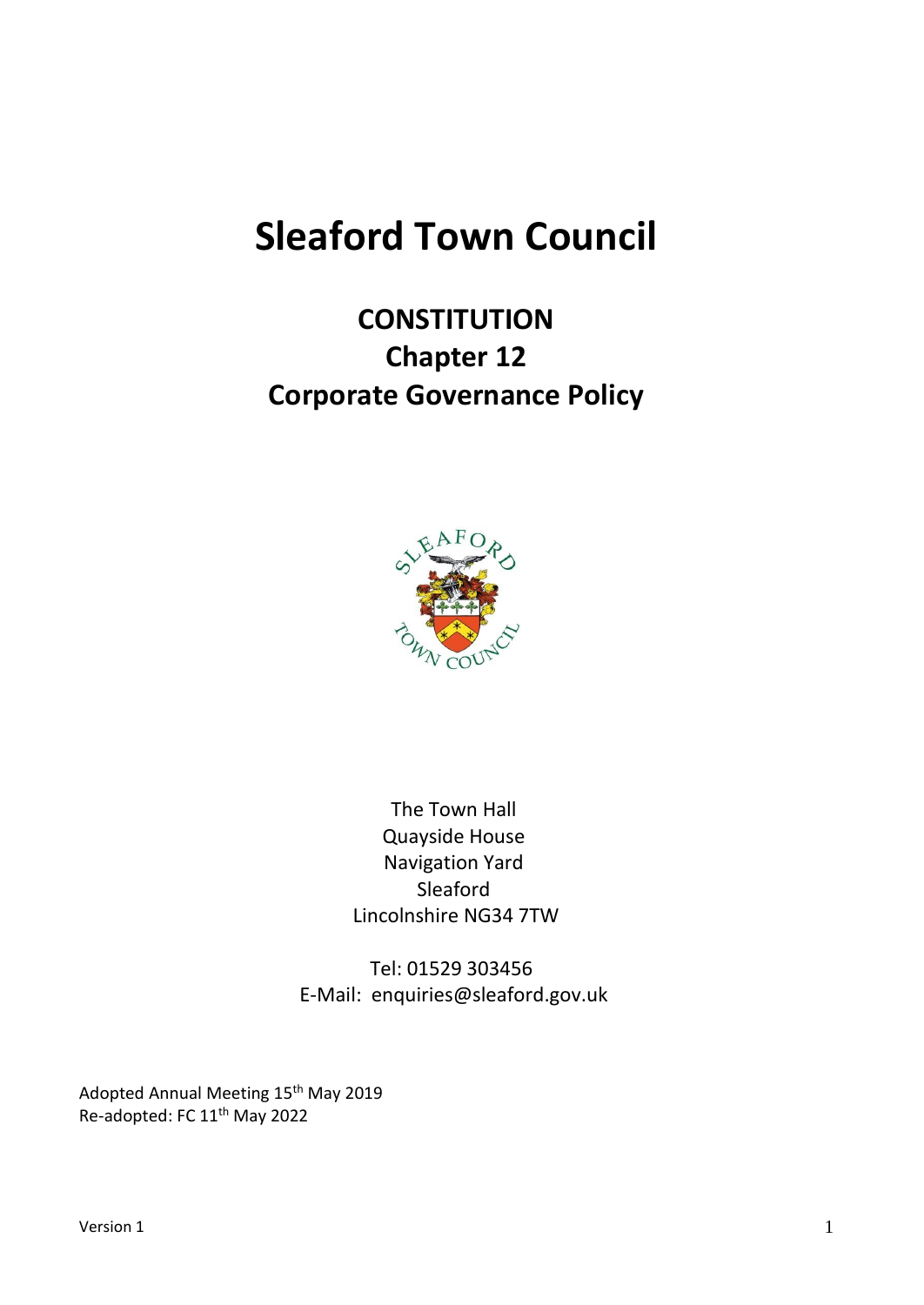#### **Corporate Governance Policy**

#### **1. INTRODUCTION**

Sleaford Town Council is committed to the principles of good corporate governance. Alongside this document, the Town Council is working to meet the Practitioners' Check List for Corporate Governance.

Corporate governance is the system by which this Council direct, monitor and control our functions and relate to our community. The Town Council is dependent on our Members and staff delivering excellent corporate governance which requires them to conduct themselves in accordance with the high standards expected by the local community.

Four fundamental principles of corporate governance are Openness, Inclusivity, Integrity and Accountability in line with the five interlocking dimensions in a corporate governance framework consisting of:

- Community Focus
- Service Delivery
- Structures and Processes
- RiskManagementandInternalControl
- Standards of Conduct

Our Code of Corporate Governance specifically identifies the action to be taken for each of the five interlocking dimensions of our business.

The Council is responsible for approving this Code and the Acting Town Clerk / Responsible Finance Officer is entrusted for ensuring that it is kept up to date by review on an annual basis.

This Code fits into the Council's Constitution and associated strategy documents which sets out the Council's vision, alongside corporate and service objectives, targets, performance etc. The document also recognises the wider requirements of policy and strategy and the necessity for interlocking with policy areas of other providers such as that of the Local Development Framework and the Local Strategic Partnership.

This Council also places a great importance on partnership working, in terms of the delivery of services, assisting other providers to meet their targets and responsibilities and in terms of the development of local partnerships.

#### **2. COMMITMENTS**

Within the commitments of this Code the Council will ensure that the principles of corporate governance are applied in all aspects of its activities and, in particular:

Community Focus

- a. Workingforumwiththecommunity.
- b. Exerciseinleadershipinthecommunity.
- c. Undertaking an ambassadorial role to promote the well-being of the town.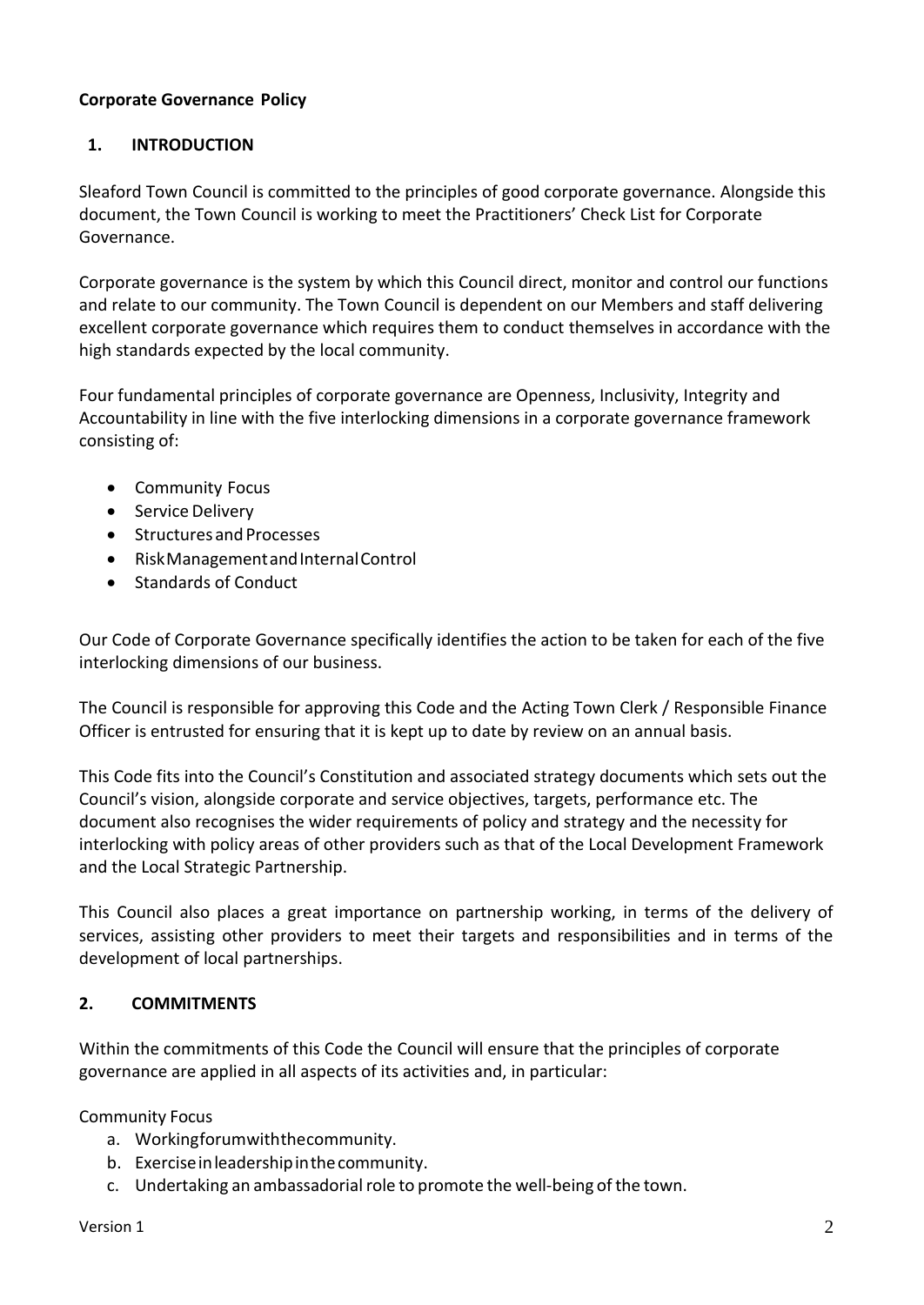Service DeliveryArrangements

- a. Ensuring that continuous improvement is sought.
- b. Ensuringthatagreedpoliciesareimplemented.

#### StructuresandProcesses

- a. Both Members and Officers understand and accept the responsibilities of an organisation.
- b. EnsuringMembersarefullyinvolvedindecision-making.
- **3.** Risk Assessment and Internal Control
	- a. Establishingandmaintainingasystemstrategyandprocessformanagingrisk.
	- b. Ensuring that internal control processes are effectively tested.
	- c. Ensuringthatinternalprocesses,proceduresandsystemsarereviewedandupdatedto accommodate any required changes.

#### **4. STANDARDS OF CONDUCT**

- a. Defining the standards of personal behaviour that are expected from Members and Officers.
- b. Putinplaceandmaintainarrangementstomonitorandensure compliance.
- c. Actions to be taken by the Town Council in relation to each dimension of corporate governance:

#### **5. COMMUNITY FOCUS**

The Town Council will:

- a. PublishonanannualbasisareportinthestyleofaBestValuePerformancePlan presenting an objective, understandable report of the authority's activities, achievements,financial positionandperformance.Theplanwillincludecurrent performance inservicedeliveryand planstomaintainandimprove servicedelivery.
- b. Putinplaceproper arrangementsdesignedtoencourage individuals and groupsfrom all sectionsofthecommunitytoengagewith,contributetoandparticipateinthework ofthe authority.Thisisachievedthroughspecificworkingwithindividualgroupsand organisations and establishing links and regular meetings with local interest groups/forums. TheCouncilalso hasapolicyofprovidingapublicsessiontimein advanceofeachCouncil meeting.
- c. Makinganexplicitcommitmenttoopennessinalldealings,subjectonlytotheneedto preserve confidentiality in those specific circumstances where it is proper and appropriatetodoso.
- d. The Council believes it is open and honest in its communications and in working with others and the Council has detailed protocols and procedures for processing Data Protection or Freedom of Information requests. The Information Policy and Publication Scheme exists for such access.
- e. Establishclearchannelsofcommunicationwithallsectionsofthecommunityand other stakeholdersandputinplacepropermonitoringarrangementstoensurethey operate effectively.TheCouncilhasmanywaysofcommunicatingwithourcitizens andstakeholders. These include publications such as the quarterly newsletter. A new websitelaunched in the summerof2014establishedlinkswithlocalinterestgroups andforums.
- f. TheCouncil alsohas apositivecommunication strategy intermsofproviding information for the local press and media.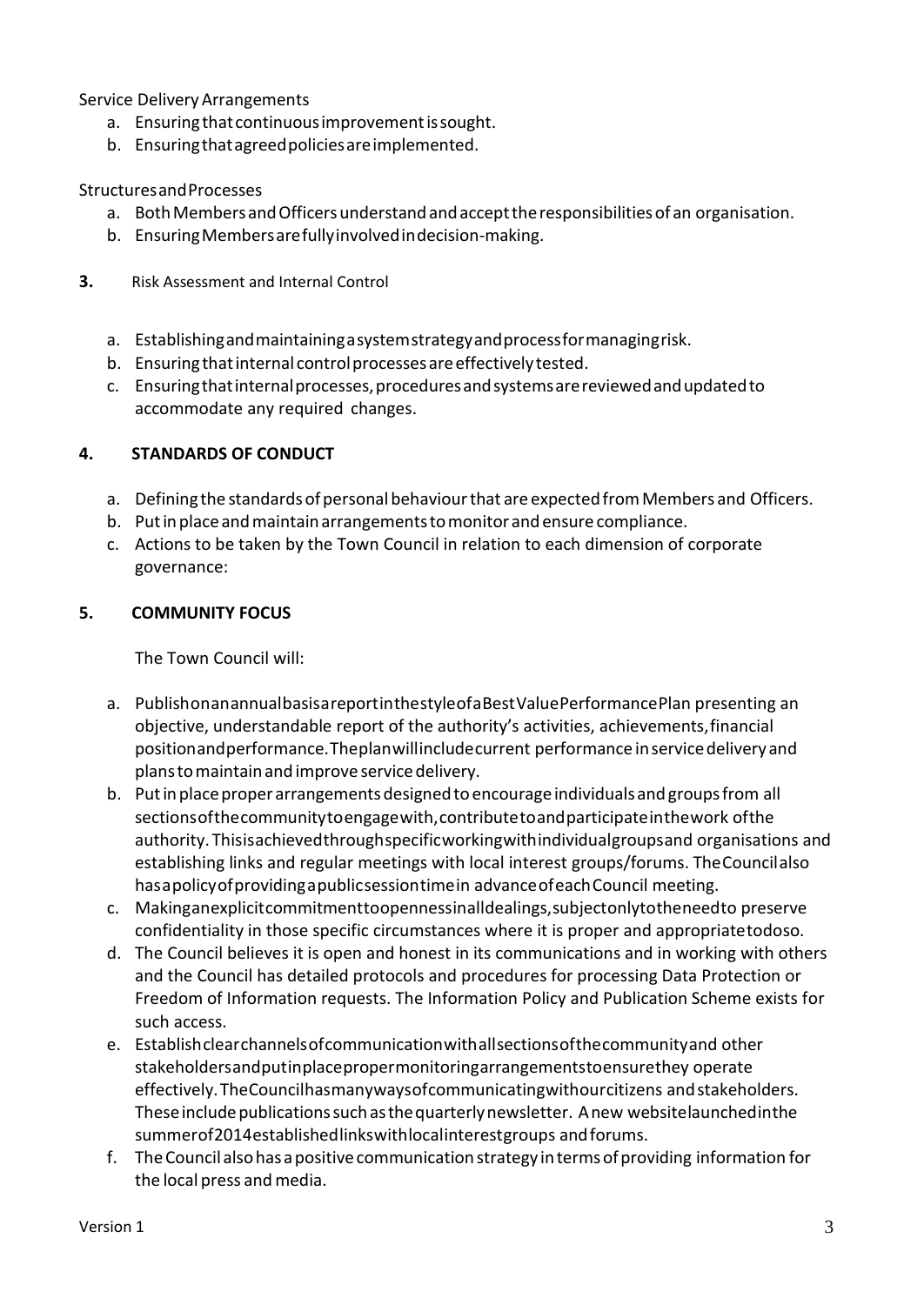g. Ensure that a vision for their local communities and their strategic plans, priorities and targets aredevelopedthroughrobustmechanisms,andinconsultationwiththelocal community and other key stakeholders. The Council believes that it is working towardsthis achievement by its membership of various local partnerships. It has been involved in the development of a 20 year community plan co-ordinated through Vision 4 Sleaford, aMarket and Coastal Towns funded initiative and isfully committed to taking its vision as a community champion into the various partnerships with which it operates.

#### **6. SERVICE DELIVERY ARRANGEMENTS**

The Town Council will:

- a. Setstandardsandtargetsforperformanceinthedeliveryofservicesonasustainable basis and with reference to equality policies.
- b. The standards of the Council are laid out in its Policy Plan and related strategy documentand hasapolicyrelatingtoequalityandensuringthateveryoneis treated fairly.
- c. Monitor and report performance against agreed standards and targets and develop comprehensive and understandable performance plans.
- d. Foster effective relationships and partnerships with other public sector agencies and with the privateandvoluntarysectorsandconsideroutsourcingwhereitisefficient andeffectivetodoso indeliveryservicestomeettheneedsofthelocalcommunity and put in place processes to ensure that they operate effectively in practice.
- e. TheCouncilhasmanyexamples of effectivepartnershipworking, including the YouthCouncil, SleafordLocalActionGroup,theCCTVUserGroup,Vision4Sleaford andworkingwithThe Lincolnshire AssociationofLocalCouncils. TheCouncilhas alsoestablishedexcellentlocal partnershipsandrelationshipswithorganisations suchastheSleafordTwinningAssociation, SleafordCivicSocietyand Sleafordin Bloom.
- f. Respondpositivelytothefindingsandrecommendationsofauditorsandstatutory inspectors and put in place arrangements for the effective implementation of agreed actions.
- g. AuditCommissionreportsandresponsesarepresentedtotheCouncil,together withaction planstoaddressissuesraised.

#### **7. STRUCTURES AND PROCESSES**

The Town Council will:

- a. Put in place clearly documented protocols governing relationships between members and officers.
- b. These are taken from statutory documents produced by the Standards Board for England and adoptedbytheCouncil.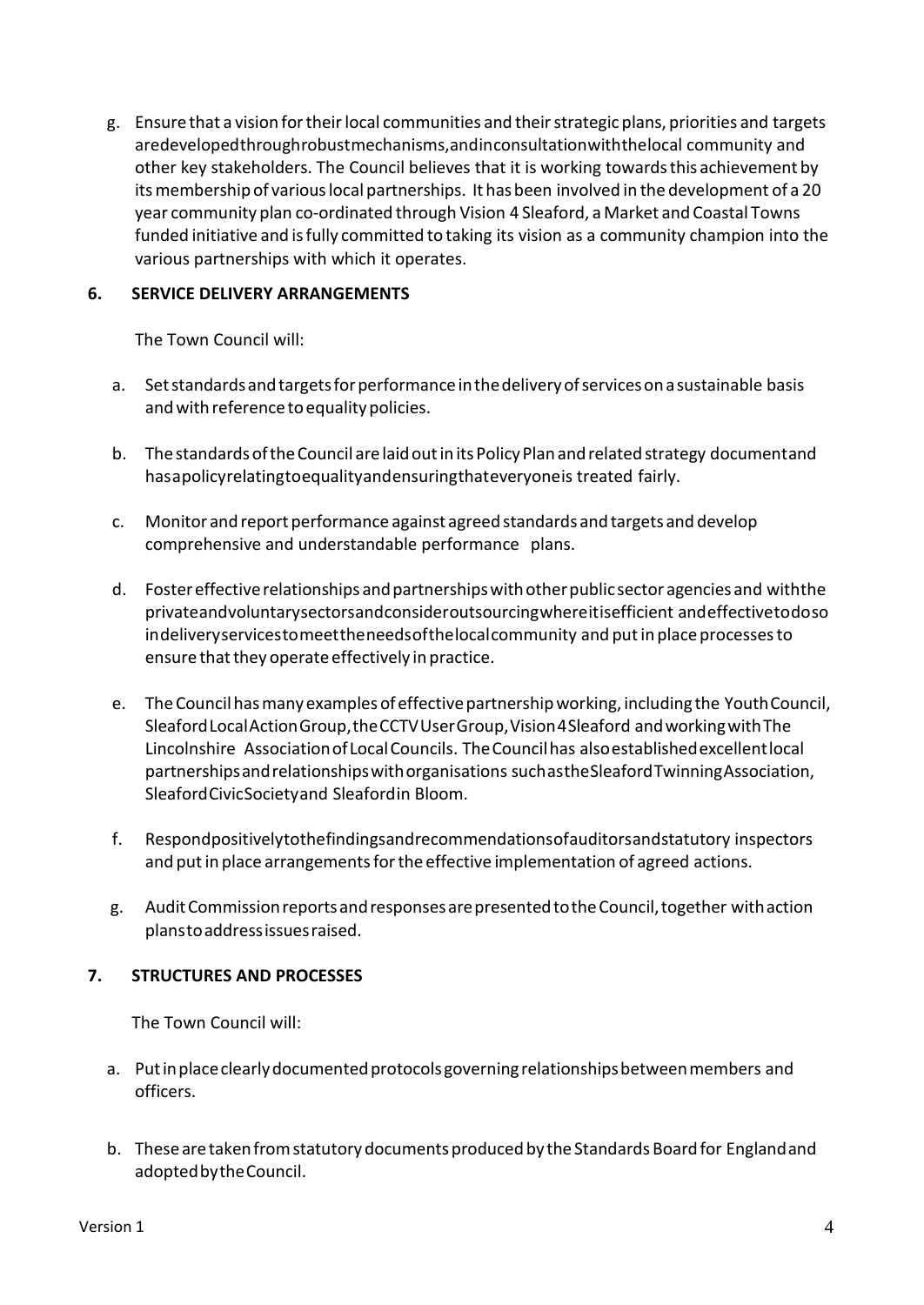- c. TheCouncilhasputin place arrangementstoensure thatMembers areproperly trainedfor theirrolesandhaveaccesstoallrelevantinformation,adviceand resources. Upon appointment, each Councillor is provided with a Council Handbookandin-houseguidance andadviceisprovidedbytheActing Town Clerk. The Councilsubscribestotrainingfromthe CountyAssociation, LALCThe National Association of Local Councils and The Society of Local Council Clerks.
- d. TheCouncilprovidesthestrategicdirectionfortheauthority. TheCouncilis developing a performance management policy that clearly identifies the role of Councillors and appointed staff.
- e. Develop and maintain a scheme of delegated or reserved powers, which should include a formalschedule ofthosemattersspecifically reserved forthe collective decision of the authority.
- f. TheCouncilhasaschemeofdelegatedpowerswhichisdevolvedtotheActing Town Clerkas appropriate.
- g. Putinplaceclearlydocumented andunderstoodmanagementprocessesforpolicy development, implementation and review and for decision making, monitoring and control and reporting; and formal procedural and financial regulations to govern the conduct of the authority'sbusiness.
- h. The Council has created a Constitution incorporating policies as noted in the corporate governance practitioner's checklist, as provided by The Society of Local Council Clerks.
- i. Ensure that the Acting Town Clerk is made responsible to the authority for all aspects of operationalmanagement.
- j. Thisforms part ofthe specific job description and is a key requirement. Equally theRFOofthe Council is the responsible person for ensuring that appropriate advice is givento itonallits financialmatters,forkeepingproperfinancial recordsandaccountsandformaintainingan effectivesystemofinternal financial control.
- k. AdoptclearprotocolsandCodesofConducttoensurethattheimplicationsand supporting communitypolitical leadershipofthewhole Council acknowledgedand resolved.
- l. Clear protocols and codes of conduct are set outin respectofMembers'Codeof Conduct, Information Policy,Media Communications Protocol andthe plethora of policy documents relating to good governance within the authority.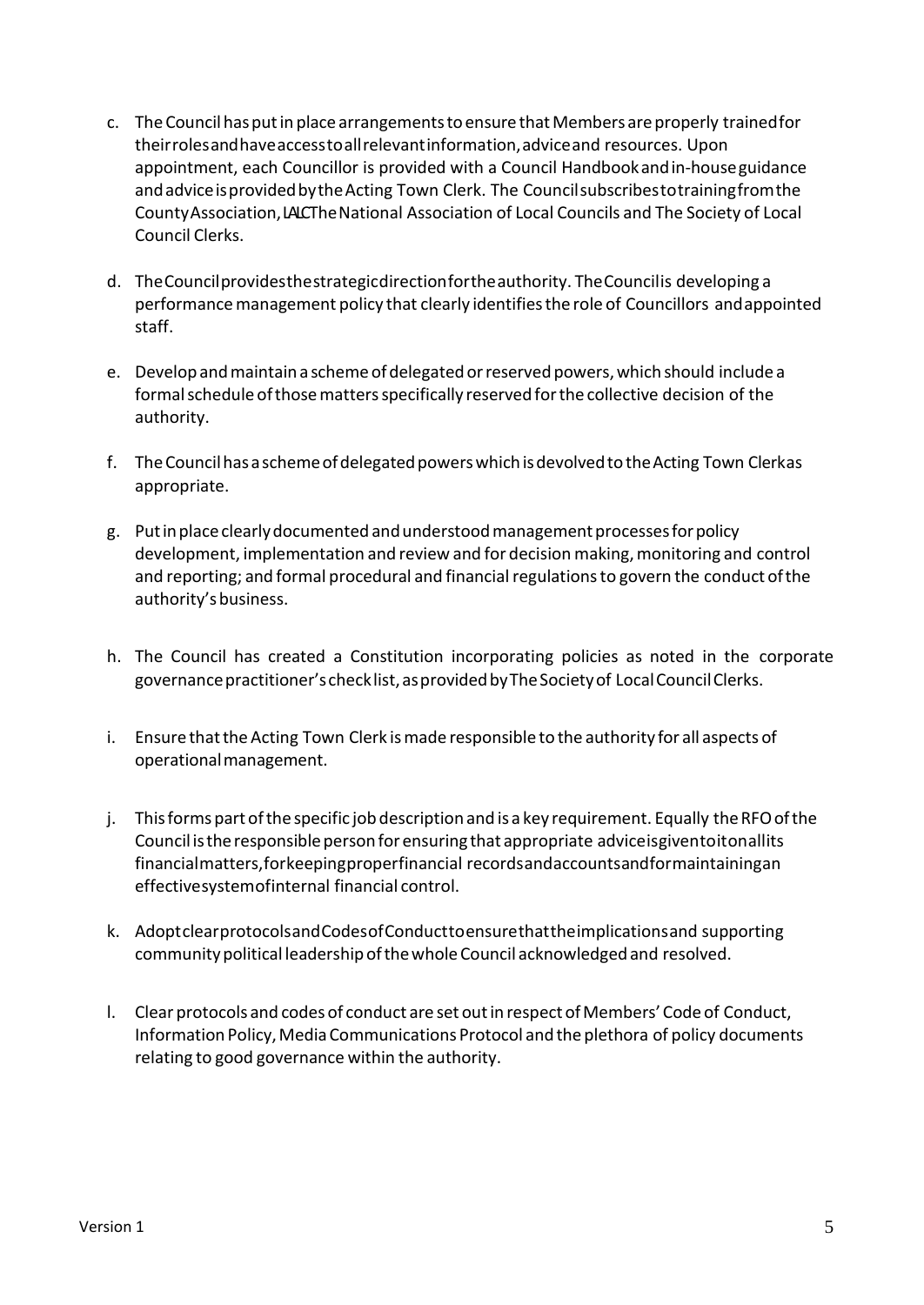#### **8. RISK MANAGEMENT AND INTERNAL CONTROL**

The Town Council will:

- a. Putinplace proper arrangements for the independent review of the financial and operational reporting processes. This will be achieved through The Audit Commission [orits successor] appointmentofanExternalAuditorandanindependentInternal Auditor directly appointed by the Council. The Council will receive reports and reviews fromtheInternalAuditorand recommendationsforactionwillbetakentoCouncil.
- b. Develop and maintain robust systems for identifying and evaluating all significant risks which involvetheproactiveparticipationofallthoseassociatedwithplanningand delivering services.
- c. TheCouncilisintheprocessofdevelopingariskmanagementstrategy,however whilein developmentriskmanagementframeworksexistforallserviceareas, theultimateresponsibility forriskmanagementrestswiththeActing Town Clerk,with elementsdevolvedtothe EnvironmentManagerwholiaiseswithexpertsas necessarytoguideanddrivethedevelopment ofriskmanagementforward, particularly riskprofiling.
- d. Aim to ensure that our services are delivered by trained and experienced people.
- e. Allpostshavejobdescriptionsandpersonspecificationsdetailingtheessential anddesirable qualities,abilities,qualificationsandexpertisenecessaryto undertake the duties of any post. The Council is committed to providing professional development opportunities for all Members of staff.
- f. Maintain an objective and professional relationship with its external auditors and statutory inspectors.
- g. TheCouncilhasworkedhardtobuildupthenecessaryrelationshipswithits internalauditorand externalauditor.The annual audit reports are presented to Council , as appropriate.

#### **9. STANDARDS OF CONDUCT**

The Town Council will:

- a. Developandadoptformalcodesofconductdefiningthestandardsofpersonal behaviourto whichindividualmembers,officers,andagentsoftheauthorityare requiredtosubscribeandput in place appropriate systems and processes to ensure that the yare complied with.
- b. The Council already has and will regularly review policy documents around the requirements of promoting high standards of personal behaviour as expected fromMembersandOfficers.
- c. Put in place arrangements to ensure that Members and employees of the authority are not influenced by prejudice, bias or conflicts of interest in dealing with different stakeholders andputinplaceappropriateprocessestoensurethattheycontinueto operate inpractice.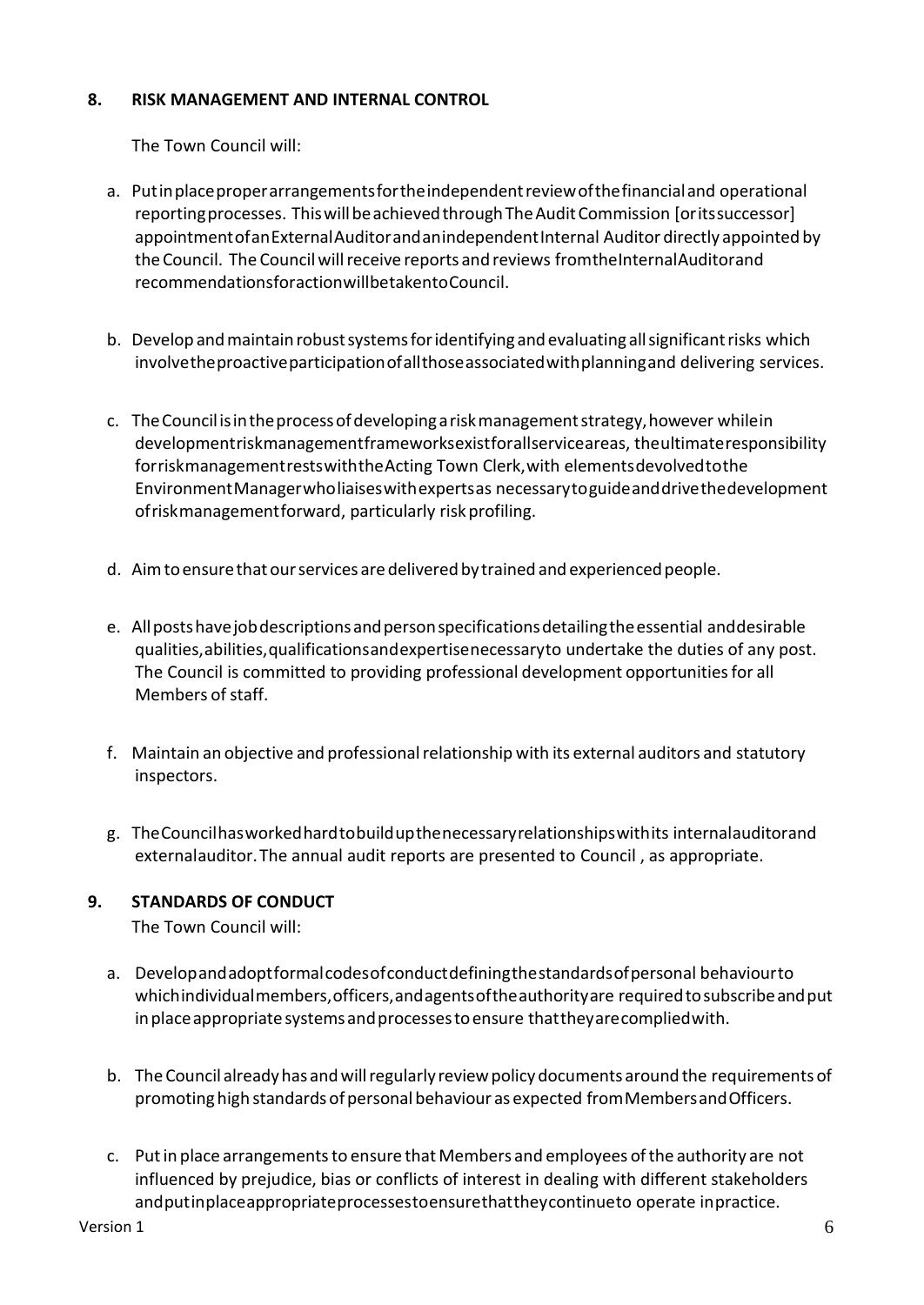- d. The Member and Employee Protocol and Code of Conduct stipulate that they mustnotbe influencedbyprejudice,biasorconflictsofinterestinanymatter relating to the authority. All declarations of interest are recorded in the appropriateminutebookandstaff,where appropriate;assistMembersto ensurethatguidanceisprovided.
- e. Putin place arrangementsfor whistle blowing to which staff and all those connected withthe Councilhaveaccess.
- f. Apolicydocumentisavailable andprovidedto allstaffwhichactivelyencourages Membersand stafftoblowthewhistleaboutwrongdoing.

## **10. SERVICE DELIVERY - ORGANISATIONAL STRUCTURE**

The Council itself is the policy and strategic decision making body for the Council. The cycle for these meetings is agreed at the Annual Meeting of the Council each May. The head of the paid service of the Council is the Acting Town Clerk who is assisted by a range of Officers both full and part-time. The decision making framework for the above will be defined in the performance management system to be adopted by Council.

### **11. OUR ASPIRATIONS**

This Code of Corporate Governance is designed to set out the current operational systems of the Council and the policies and procedures that we have in place to promote good corporate governance.

The index for that practitioners' checklist is set out below:

- a. Assessingtheneeds/opportunitiesfortheTown
- b. CoherentProgrammesbasedonlocalneedsandopportunities
- c. Organisational Aims and Objectives
- d. Communication Strategy
- e. Supporting Partnerships
- f. EqualAccesstoServices
- g. E-Government and ICTStrategies
- h. The Council's Policy and Decision Making Processes
- i. Comprehensive Corporate Planning Processes
- j. Best Value Securing Continuous Improvement
- k. Human ResourcesStrategy
- l. Asset Management Strategy
- m. Legality of Transactions
- n. TreasuryManagement-InrelationtoGoodStewardshipofResources
- o. FinancialReportingandMonitoring
- p. Standard of Financial Conduct
- q. InternalFinancialControlSystems[i.e.InternalAuditFunction]
- r. Medium and Long Term Financial Planning, [including Reserves/Balances]
- s. Performance Management Systems
- t. Risk Management